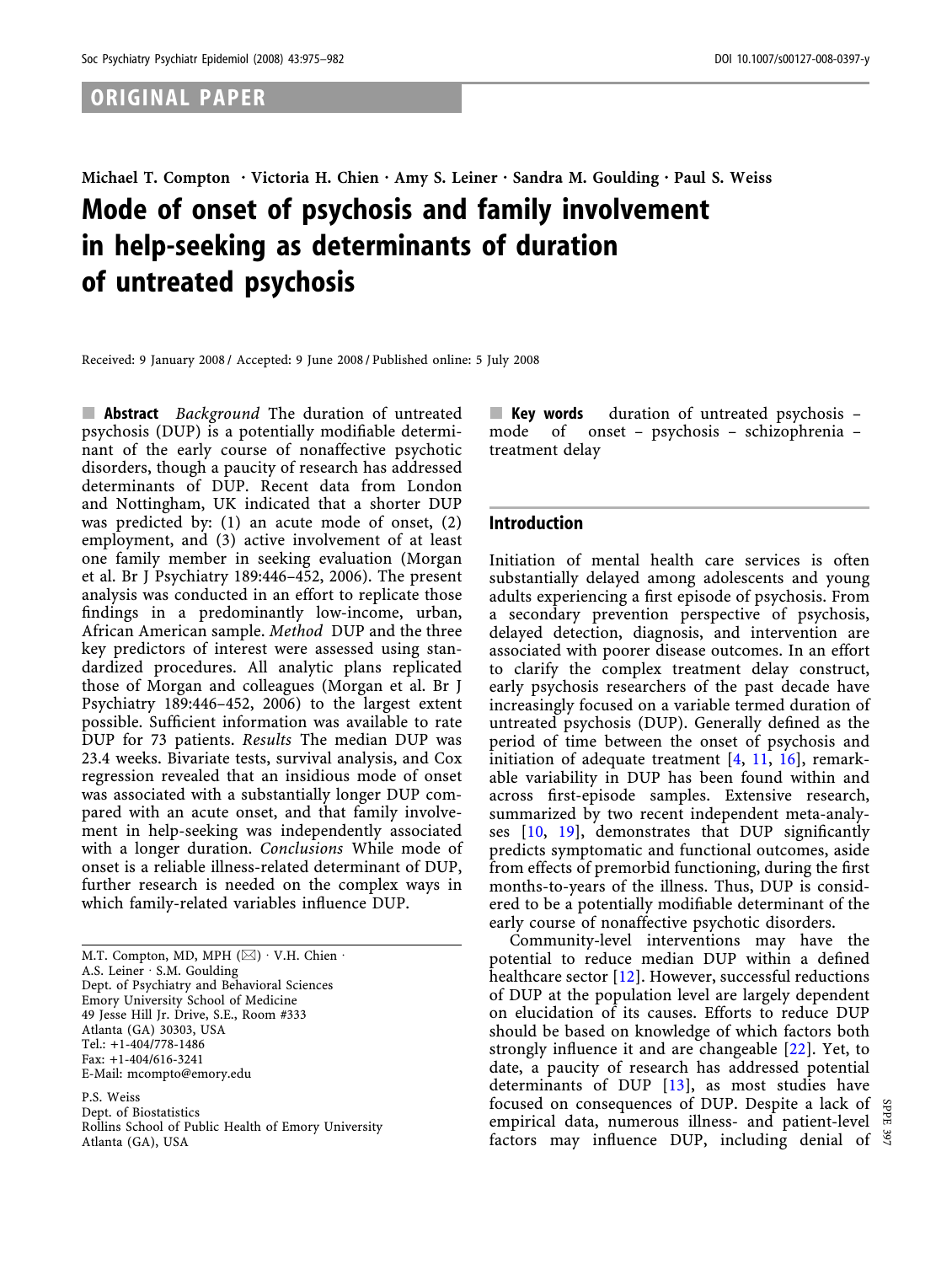the illness, withdrawal from friends and relatives, paranoid views of the mental health system, and the presence of negative symptoms [[11\]](#page-6-0). Other individual-level factors such as ego-syntonic nature of some symptoms, attempts at self-medication with substances, and fear of stigmatization also may influence help-seeking behaviors [[21\]](#page-7-0).

Drake and colleagues [\[5\]](#page-6-0) demonstrated that a longer DUP is predicted by poor insight, social isolation, and preserved coping skills, but is not predicted by demographic factors. Shorter treatment delays have been shown to be associated with later onset of the prodromal period, a prodrome of less than 2 years in duration, an acute development of psychotic symptomatology, initial presence of grandiosity or disorganization, and less social withdrawal [[14](#page-6-0), [15](#page-6-0)]. In addition to these illness- and patientrelated factors, family characteristics likely impact DUP [[22\]](#page-7-0). Delays in treatment-seeking may be associated with a lack of recognition of problematic symptoms by the patient, his or her family, or healthcare providers, and the failure of primary care providers to refer to appropriate services [\[21\]](#page-7-0). However, currently there is a paucity of research investigating family-level factors (e.g. family cohesion, coping, and involvement in the initiation of care) that may be relevant in understanding DUP.

Morgan and colleagues [[13\]](#page-6-0) conducted an analysis using data from the Aetiology and Ethnicity in Schizophrenia and Other Psychosis (ÆSOP) study to examine potential clinical (insidious mode of onset), sociodemographic (unemployment, living alone, being single), and family-related (the absence of family involvement in help-seeking) factors as potential determinants of DUP among first-episode patients in London and Nottingham, UK. Their firstepisode sample included patients aged 16–65 years, 58% of whom were male, 44% of whom were White British, and most of whom were single (73%). Even after adjusting for potential confounders using Cox regression techniques, DUP was found to be associated with three key determinants. Specifically, a shorter DUP was predicted by an acute mode of onset, employment prior to evaluation for the first episode of psychosis, and the active involvement of at least one family member in seeking appropriate health care services for the patient.

The present analysis was conducted as a replication of the work of Morgan and colleagues [\[13](#page-6-0)] specifically in a predominantly low-income, urban, African American sample—and in doing so, the methodology mirrored theirs to the largest extent possible. As per their findings, it was hypothesized that (1) an insidious mode of onset, (2) unemployment prior to the first hospitalization, and (3) lack of family involvement in help-seeking would be independently associated with a substantially longer DUP. Although there were no a priori hypotheses on how differences in treatment systems or cultural factors

may influence associations between these hypothesized variables and DUP, comparisons across settings will inform further research and programs designed to foster early intervention. A replication of the ÆSOP findings versus those of other studies was based on the similarity of collected variables rather than a belief that these determinants are more important than others. Future analyses will examine a large number of other variables from the present study.

The investigative team thought that it was important to study select determinants of DUP in this unique sample for a number of reasons. First, given the dearth of empirical research on predictors of DUP, replications of early findings constitute a meaningful scientific endeavor to advance the field. Second, particularly few studies of predictors of DUP are available from the U.S. Third, replications across settings are crucial because such predictors are likely to vary prominently across different racial and cultural groups and across diverse health care settings.

# Method

# **Sample and setting**

This replication analysis was conducted using data from the Atlanta Cohort on the Early Course of Schizophrenia (ACES) Project, an ongoing study investigating potential determinants of DUP. Hospitalized patients with a first episode of nonaffective psychosis are recruited from three inpatient psychiatric units—a short-stay crisis-stabilization unit and a longer-stay inpatient psychiatric milieu unit of a large, urban, public-sector, general county hospital, and a public-sector crisis stabilization unit in an adjacent urban county within the same metropolitan area. Exclusion criteria included: (1) an age of  $\langle 18 \text{ or } \rangle$  +40 years, (2) inability to speak English, (3) known mental retardation, (4) Mini-Mental State Examination [\[1](#page-6-0), [7](#page-6-0)] score of <23, and (5) prior outpatient antipsychotic treatment lasting >3 months or any prior hospitalization(s) for psychosis more than 3 months before the current admission. Of note, however, nearly all patients were completely treatment-naïve.

During the study period (July 2004–April 2007), 209 potential participants were briefly screened, and the 82 determined as eligible for inclusion in the study underwent an assessment during hospitalization. Of the 127 not included, 28 (22.0%) declined participation and 21 (16.5%) were discharged before the research assessment could be conducted; the remaining patients were deemed to not meet inclusion criteria: 16 (12.6%) had received prior treatment, 11 (8.7%) were outside the specified age range for inclusion, 10 (7.9%) were given a clinical diagnosis other than a nonaffective psychotic disorder (e.g., an affective psychosis), and the remaining 41 (32.3%) were excluded for other reasons (e.g., inability to speak English fluently, suspected mental retardation, or inability to provide informed consent). There were no significant differences in age, gender, or race between the 82 participating patients and the 49 who were eligible for the study but who declined participation or who could not participate due to being discharged before they could be assessed. Among the 82 assessed, sufficient information was available to rate DUP for 73 (89.0%).

#### $\blacksquare$  Data collection

Schizophrenia-spectrum diagnoses were confirmed and specified using the Structured Clinical Interview for DSM-IV Axis I Disorders (SCID) [\[6](#page-6-0)], relying on a comprehensive semi-structured interview, as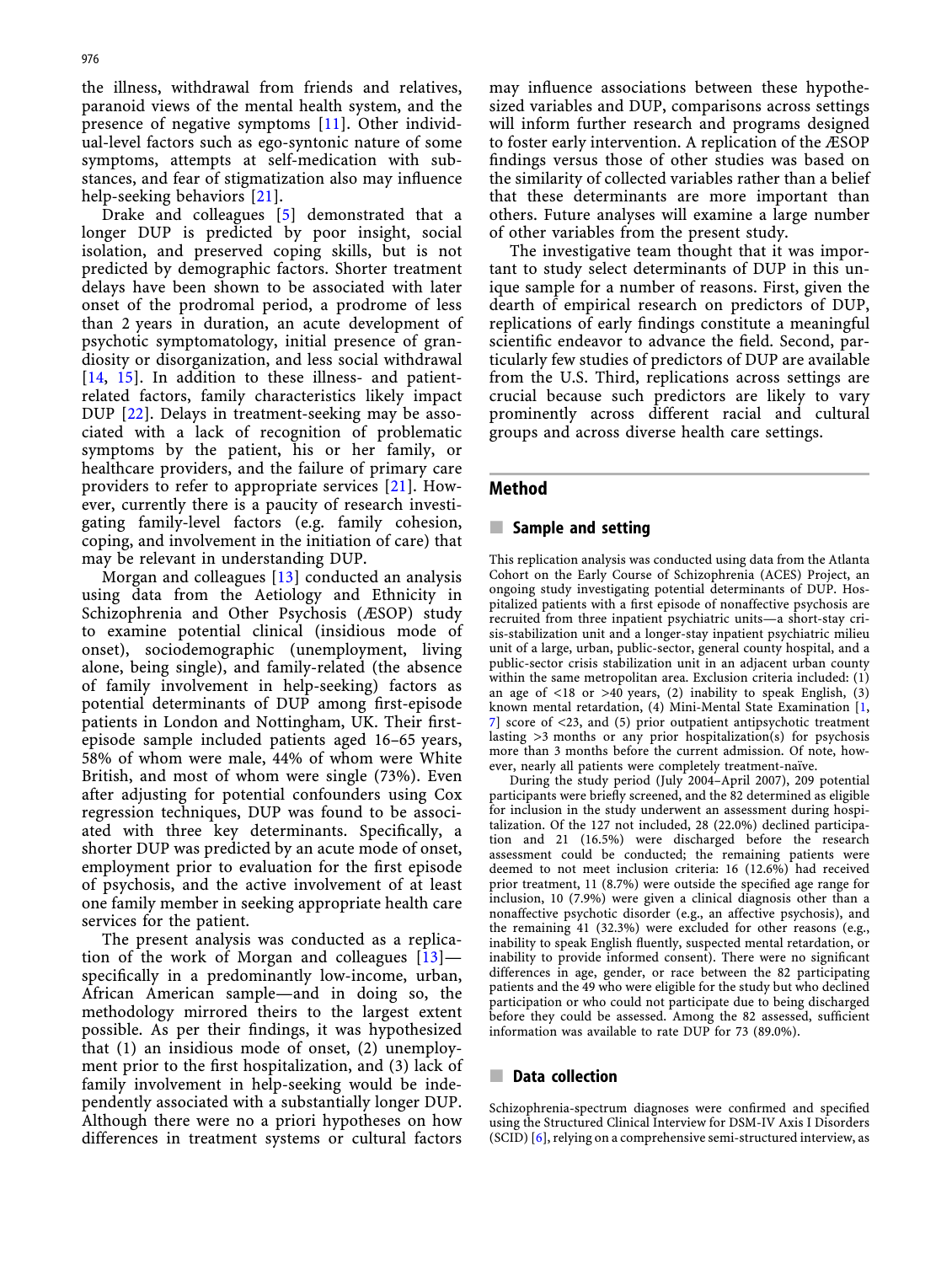well as consultation with other sources of information including patients' hospital charts and family member data. Research diagnoses were derived after review of SCID interviews and all other available information from the patient's—and, when available, a family member's—assessment, by the assessor and the lead investigator.

The three main predictor variables (mode of onset of psychosis, employment status prior to the first hospitalization, and family involvement in help-seeking) were coded in accordance with the previous ÆSOP report. First, mode of onset was operationalized, using definitions developed for the World Health Organization International Pilot Study of Schizophrenia [[9\]](#page-6-0), as acute with sudden onset, acute with precipitous onset, subacute, gradual, and insidious. Categorization of the mode of onset of psychosis was done using a consensus-based best estimate approach, based on review of all available information by the assessor and the lead investigator. Consistent with Morgan and colleagues [\[13\]](#page-6-0), for the purposes of this analysis, mode of onset was dichotomized as acute (comprising the sudden, precipitous, and subacute categories) versus insidious (including gradual and insidious categories).

Employment status prior to the first hospitalization was dichotomized as unemployed versus employed (which included all those who were employed full-time or part-time, or were students). Third, family involvement in help-seeking was defined as ''at least one family member (including partner or adult children) was involved in actively seeking help for the patient'' [[13\]](#page-6-0).

DUP was measured in a systematic manner in an effort to avoid, to the largest extent possible, a number of limitations that have been discussed in detail previously [[2\]](#page-6-0). Dating the onset of positive psychotic symptoms relied on information from the Symptom Onset in Schizophrenia (SOS) inventory [[20\]](#page-7-0), as well as select items from a semi-structured interview, the Course of Onset and Relapse Schedule/Topography of Psychotic Episode (CORS/TOPE) [[17\]](#page-6-0). DUP was defined as the number of weeks from the onset of positive psychotic symptoms until first hospital admission. Dating of the onset of positive symptoms was operationalized by an estimate of the date on which hallucinations or delusions would have met the threshold for a Positive and Negative Syndrome Scale (PANSS) score of ≥3. Systematic methods were used to resolve difficulties of obtaining exact dates for the onset of psychotic symptoms, as described in a prior report [\[3](#page-6-0)]. For example, an exact date was used when it was known. When the exact date was not known, ''near the beginning of the month'' was coded as the 1st, ''near the middle of the month'' was coded as the 14th, ''near the end of the month'' was coded as the 28th, and ''sometime during the month'' was coded as the 14th. Cross-referencing with milestones and memorable events was used to enhance the accuracy of such dating.

All interviews were conducted during the patient's hospitalization for treatment for a first episode of psychosis, once psychotic symptoms were adequately stabilized to allow for the informed consent process to take place. For many of the patients, family members also provided collateral reports for the SCID and SOS. After completion of all interviews with the participant and any informants, consensus-based best estimates were determined for variables in which there may have been discrepancies between clinician, patient, and family reports (e.g., DUP, and mode of onset). Patients for whom DUP or mode of onset could not be confidently determined were not included in the analyses. Although six clinical research assessors participated in collecting data across the study period, each assessment was conducted by only one assessor. When informants were available, two assessors collected data—one administering the assessment to the patient and the other to the family member; in these instances, reviews of assessments and consensus-based best estimates involved both assessors and the lead investigator. The study was approved by the university's institutional review board, and all participants provided written informed consent.

#### $\blacksquare$  Analysis

All analytic plans replicated those of Morgan and colleagues [\[13\]](#page-6-0) to the largest extent possible given the current dataset. Comparisons between each group within a variable of interest were conducted using  $\chi^2$  tests, Fisher's exact tests, independent samples Student's t tests, and Wilcoxon rank-sum tests. Due to the heavily skewed distribution of DUP values (as is characteristic in DUP research), the median DUP (rather than mean) for each group was described. Preliminary analyses of differences between groups relied on the non-parametric Wilcoxon rank-sum test. Univariable associations between DUP and the key determinants of interest were analyzed further using survival analysis, with onset of psychosis as the entry point and hospitalization as the end-point. Survivor functions representing survival rate as a function of time (Kaplan–Meier survival curves) were constructed to represent the cumulative probability of contact with services over time in different groups. For ease of comparison with Morgan and colleagues [\[13](#page-6-0)], Kaplan-Meier survival curves are presented going upwards.

Log-rank tests were performed to assess whether the probability of first hospitalization over time differed between defined groups. Then, Cox regression (which predicts survival time from covariates) was used to confirm and further quantify associations in terms of the hazard ratio, and to assess the independent effects of the key variables.

#### Results

#### $\blacksquare$  Sample characteristics

Of the 73 patients included in the main analyses, data from collateral informants (usually family members) were available for 35 (47.9%). There was no evidence of significant differences in sociodemographic or clinical characteristics or in DUP between those for whom information from a collateral informant was available and those for whom it was not (Table [1\)](#page-3-0). However, there was a trend for patients with collateral informants to be younger at the time of onset of psychosis and first hospitalization (21.6,  $SD = 4.3$  years and 22.5,  $SD = 4.1$  years, respectively) compared to those without collateral informants  $(23.6, SD = 5.8)$ years and 24.5,  $SD = 5.2$  years, respectively;  $z = 1.83$ ,  $P = 0.07$  and  $z = 1.84$ ,  $P = 0.07$ , respectively).

The median DUP was 23.4 weeks (range: 0–590.3; mean =  $62.7$ , SD = 95.9 weeks). The average age of onset of psychosis in the overall sample was 22.6,  $SD = 5.2$  years. This mean age was slightly lower for men  $(22.1, SD = 4.9)$  than for women  $(24.4, SD = 1)$ 5.6), though this difference failed to reach statistical significance ( $z = 1.36$ ,  $P = 0.17$ ). Table [2](#page-4-0) shows the social and clinical characteristics of the sample.

## **EX Clinical and social correlates of DUP**

The following social and clinical characteristics were not associated with DUP: gender, race/ethnicity (Black/African American versus White/Caucasian), living circumstances (lives alone versus lives with others, usually parents), relationship status (single and never married versus married or living with a partner), educational attainment, or employment status.

DUP was significantly associated with mode of onset, consistent with the ÆSOP findings. Specifically, the median DUP for the 58 patients with an acute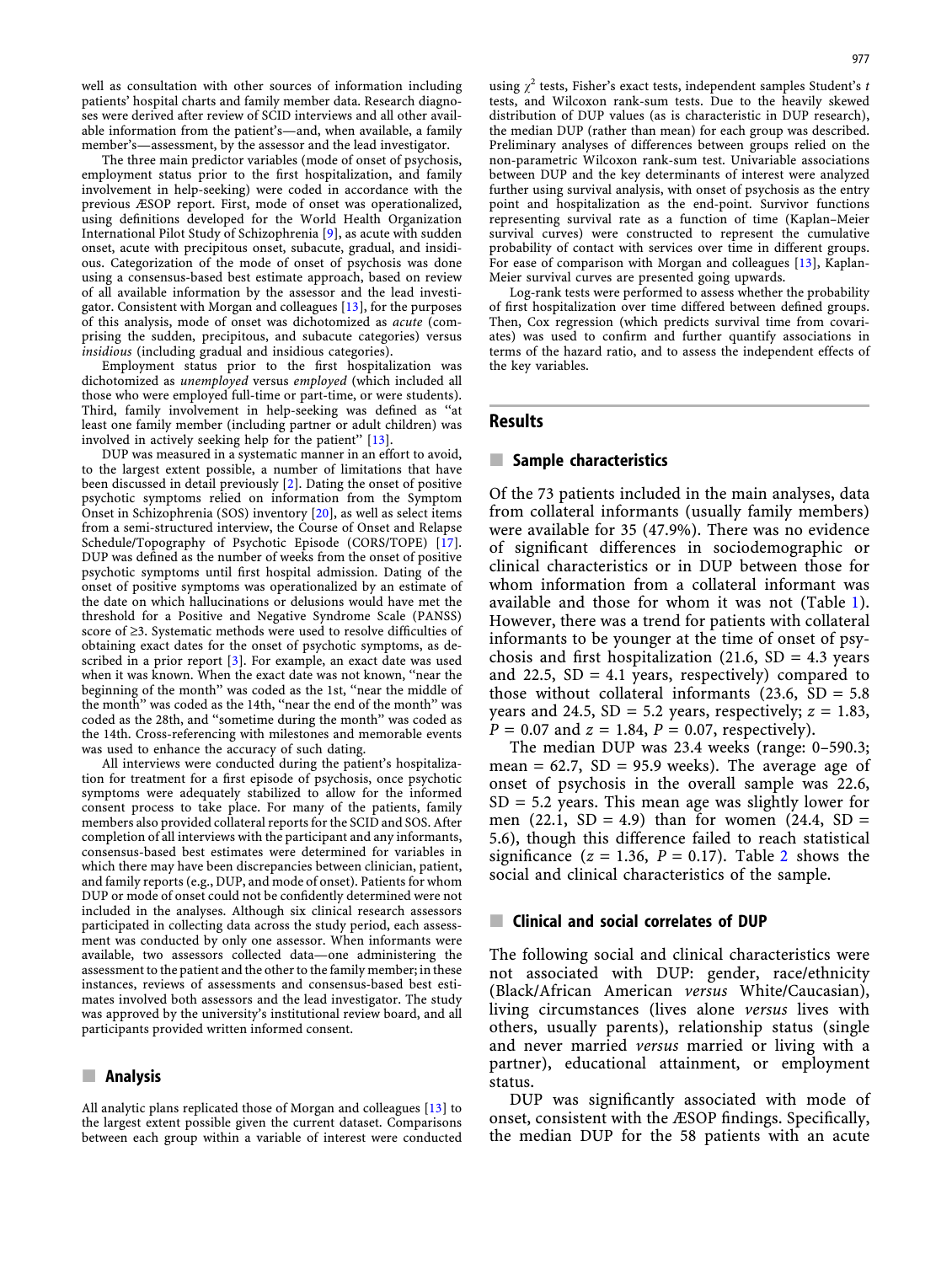<span id="page-3-0"></span>Table 1 Social and clinical variables by whether or not a collateral interview was available

|                                           | Yes $(n = 35)$        | No $(n = 38)$   | Statistical test           | $\mathsf{P}$      |
|-------------------------------------------|-----------------------|-----------------|----------------------------|-------------------|
| Age at onset, mean (SD)                   | 21.6(4.3)             | 23.6(5.8)       | $z = 1.83$                 | 0.07              |
| Age at hospitalization, mean (SD)         | 22.5(4.1)             | 24.5(5.2)       | $z = 1.84$                 | 0.07              |
| DUP, weeks (consensus-based)              |                       |                 |                            |                   |
| Median (range)                            | $39.3 (0.43 - 337.7)$ | $22.8(0-590.3)$ | $z = 0.66$                 | 0.51              |
| Mean (SD)                                 | 69.1 (88.0)           | 56.7 (103.5)    |                            |                   |
| Gender, n (%)                             |                       |                 |                            |                   |
| Male                                      | 24 (68.6)             | 32 (84.2)       | $\gamma^2$ = 2.49, df = 1  | 0.11              |
| Female                                    | 11(31.4)              | 6(15.8)         |                            |                   |
| Race/ethnicity, n (%)                     |                       |                 |                            |                   |
| <b>Black/African American</b>             | 34 (97.1)             | 33 (89.2)       | $\gamma^2 = 1.76$ , df = 1 | 0.36 <sup>a</sup> |
| White/Caucasian                           | 1(2.9)                | 4(10.8)         |                            |                   |
| Living circumstances, $n$ (%)             |                       |                 |                            |                   |
| Lives alone                               | 2(6.3)                | 5(15.2)         | $\gamma^2 = 1.34$ , df = 1 | 0.43 <sup>a</sup> |
| Lives with others                         | 30 (93.8)             | 28 (84.8)       |                            |                   |
| Relationship status, n (%)                |                       |                 |                            |                   |
| Single and never married                  | 33 (94.3)             | 34 (89.5)       | $\gamma^2 = 0.56$ , df = 1 | 0.68 <sup>a</sup> |
| Married or living with a partner          | 2(5.7)                | 4(10.5)         |                            |                   |
| Educational attainment, mean (SD)         | 11.4(2.1)             | 11.6(3.3)       | $z = 0.35$                 | 0.72              |
| Employment status, n (%)                  |                       |                 |                            |                   |
| Unemployed                                | 22(62.9)              | 22(57.9)        | $\gamma^2 = 0.19$ , df = 1 | 0.67              |
| Other                                     | 13(37.1)              | 16(42.1)        |                            |                   |
| Mode of onset, $n$ (%) (consensus- based) |                       |                 |                            |                   |
| Acute (sudden, precipitous, or subacute)  | 27(77.1)              | 30(78.9)        | $\gamma^2 = 0.04$ , df = 1 | 0.85              |
| Gradual or insidious                      | 8(22.9)               | 8(21.1)         |                            |                   |

<sup>a</sup>Fisher's exact test

mode of onset was 20.7 weeks, whereas the median DUP for the 19 patients with a gradual or insidious mode of onset was 100.8 weeks ( $z = 2.95$ ,  $P = 0.003$ ). DUP was significantly associated with the variable coding family involvement in help seeking. However, in contrast to the findings from the ÆSOP study, the median DUP for the 25 patients with no family members involved in help-seeking was shorter (12.0 weeks), than the median DUP for the 53 patients with family involvement in help-seeking (37.4 weeks,  $z = 2.03, P = 0.04$ .

#### $\blacksquare$  Survival analysis, Kaplan-Meier survival curves, and log-rank tests

As shown in Fig. [1,](#page-4-0) Kaplan-Meier survival curves revealed the remarkable difference in cumulative probability of first hospitalization following onset of psychosis according to mode of onset (log-rank test  $\chi^2 = 5.89$ , df = 1, P = 0.015). As expected based on the above Wilcoxon rank-sum test, employment status was not associated with DUP (log-rank test  $\chi^2 = 1.89$ , df = 1, P = 0.169). When examining the family-involvement variable, Kaplan-Meier survival curves (Fig. [2\)](#page-5-0) again revealed the difference in cumulative probability of first hospitalization (logrank test  $\chi^2 = 4.81$ , df = 1, P = 0.028).

#### $\blacksquare$  Cox regression and hazard ratios

Even when adjusting for the effects of the other, each of these two variables was significantly associated

with DUP using Cox regression. A hazard ratio of <1 indicates a longer DUP on average, and a hazard ratio of >1 indicates a shorter DUP on average. Unadjusted and adjusted hazard ratios for mode of onset were 0.50 (95% CI: 0.28, 0.88) and 0.51 (95% CI: 0.28, 0.91). Unadjusted and adjusted hazard ratios for family involvement in help-seeking were 0.55 (95% CI: 0.32, 0.95) and 0.58 (95% CI: 0.34, 0.99). Thus, patients with an insidious mode of onset were about 50% less likely to be hospitalized at any given point in time than those with an acute mode of onset at the same point in time. Similarly, those who ultimately had family involvement in treatment initiation were roughly 50% less likely to be hospitalized at any given point in time than those without family involvement at the same point in time.

#### **Discussion**

The first key finding of this study is that for hospitalized first-episode patients with an acute mode of onset, the time from the beginning of psychosis to initial hospitalization was on average shorter (median DUP of 21 weeks) than for those with an insidious mode (median of 101 weeks). Morgan and colleagues [\[13](#page-6-0)] found that the median DUP for those with an acute mode of onset was 3 weeks, compared with a median of 32 weeks for those with an insidious onset. However, it should be noted that the ÆSOP sample included patients with affective psychoses, and those illnesses are more likely to have an acute mode of onset and be characterized by a shorter DUP [[13\]](#page-6-0).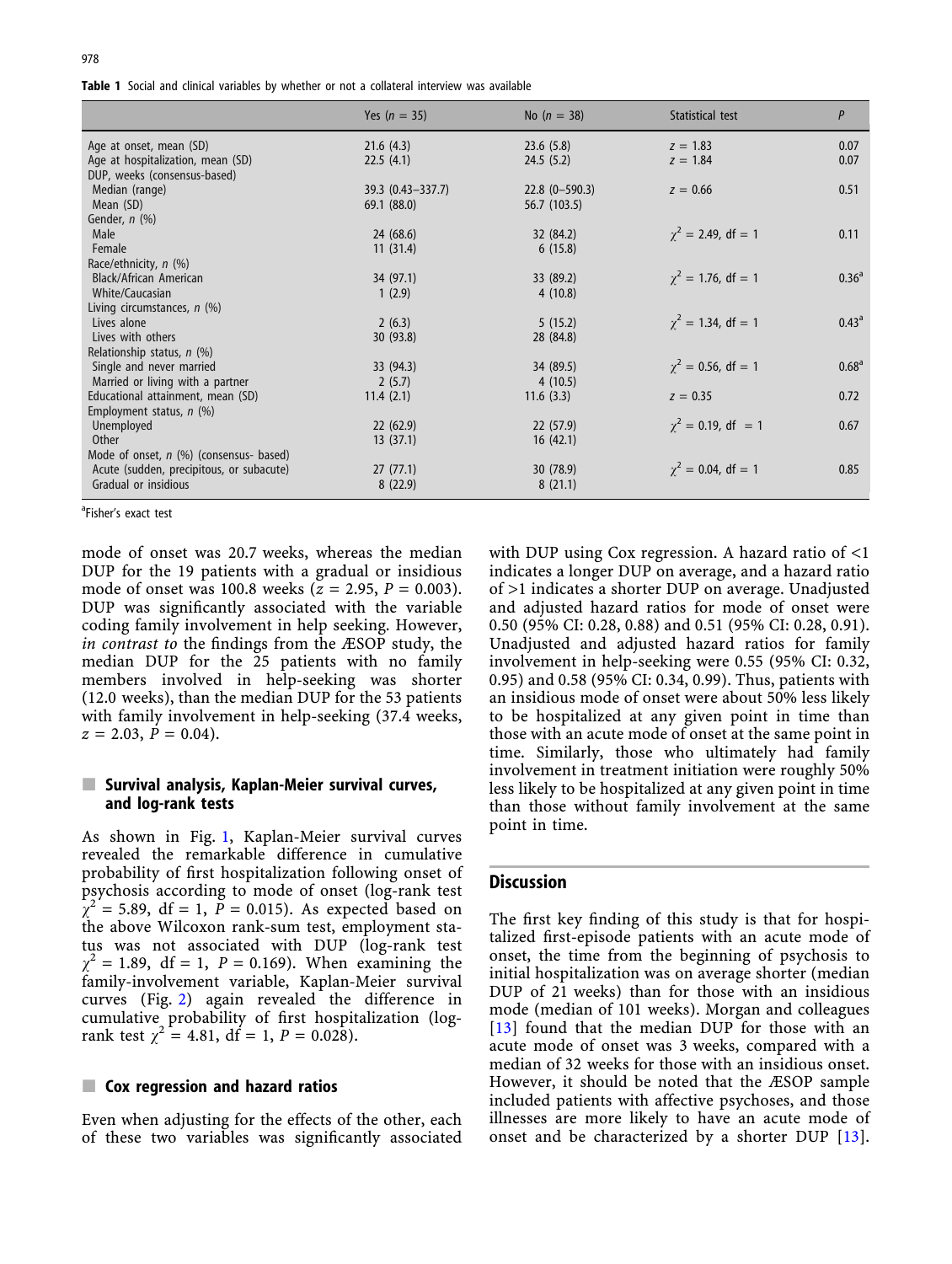<span id="page-4-0"></span>

|  |  |  |  | <b>Table 2</b> Social and clinical characteristics of the full sample ( $n = 73$ ) |  |  |  |  |  |  |  |  |
|--|--|--|--|------------------------------------------------------------------------------------|--|--|--|--|--|--|--|--|
|--|--|--|--|------------------------------------------------------------------------------------|--|--|--|--|--|--|--|--|

| Age at onset of psychosis, mean (SD)                              | 22.6(5.2)      |
|-------------------------------------------------------------------|----------------|
| Age at hospitalization, mean (SD)<br>DUP, weeks (consensus-based) | 23.5(4.8)      |
| Median (range)                                                    | 23.4 (0-590.3) |
| Mean (SD)                                                         | 62.7 (95.9)    |
| Gender, n (%)                                                     |                |
| Male                                                              | 56 (76.7)      |
| Female                                                            | 17(23.3)       |
| Race/ethnicity, n (%)                                             |                |
| <b>Black/African American</b>                                     | 67(91.8)       |
| White/Caucasian                                                   | 5(6.8)         |
| Asian American                                                    | 1(1.4)         |
| Living circumstances, $n$ (%)                                     |                |
| Lives alone                                                       | 7(9.6)         |
| Lives with others                                                 | 58 (79.5)      |
| <b>Homeless</b>                                                   | 3(4.1)         |
| Other                                                             | 5(6.8)         |
| Relationship status, n (%)                                        |                |
| Single                                                            | 67(91.8)       |
| Married or living with a partner                                  | 3(4.1)         |
| <b>Divorced</b>                                                   | 3(4.1)         |
| Educational attainment, mean (SD)                                 | 11.5(2.8)      |
| Employment status, n (%)                                          |                |
| Unemployed                                                        | 44 (60.3)      |
| Employed or student                                               | 29 (39.7)      |
| Family involvement in help-seeking, $n$ (%) ( $n = 71$ )          |                |
| N <sub>o</sub>                                                    | 19(26.0)       |
| Yes                                                               | 52 (71.2)      |
| Mode of onset, $n$ (%) (consensus-based)                          |                |
| Acute (<1 week), prodromal signs absent (sudden)                  | 11(15.1)       |
| Acute (<1 week), prodromal signs present (precipitous)            | 15(20.5)       |
| Subacute $(<1$ month)                                             | 31 (42.5)      |
| Gradual (>1 month)                                                | 14 (19.2)      |
| Insidious (no clear demarcation from premorbid personality)       | 2(2.7)         |
| Diagnosis, n (%)                                                  |                |
| Schizophreniform disorder                                         | 17(23.6)       |
| Schizophrenia, paranoid type                                      | 31(43.1)       |
| Schizophrenia, disorganized type                                  | 3(4.2)         |
| Schizophrenia, residual type                                      | 2(2.8)         |
| Schizophrenia, undifferentiated type                              | 2(2.8)         |
| Schizoaffective disorder, bipolar type                            | 4(5.6)         |
| Schizoaffective disorder, depressive type                         | 3(4.2)         |
| Psychotic disorder not otherwise specified                        | 6(8.3)         |
| Brief psychotic disorder                                          | 4(5.6)         |
|                                                                   |                |

Fig. 1 Kaplan-Meier survival curves comparing DUP in patients with acute versus insidious mode of onset

This replication of the Morgan and colleagues' [\[13](#page-6-0)] finding suggests that mode of onset is a reliable illness-related determinant of DUP. Given that mode of onset has been conceptualized by some as the duration of the prodrome (though this research team views these two constructs as separate, albeit somewhat overlapping), further theoretical conceptualization and research are needed to clarify the ways in which the rapidity of development of psychosis (mode of onset) and the duration of the prodrome influence DUP. As noted previously [[2,](#page-6-0) [13](#page-6-0)] an inherent limitation of the measurement of the retrospective DUP construct is that in cases in which psychosis emerges insidiously, it is more difficult to clearly identify the onset of psychosis. It is possible that this potential systematic measurement error may overestimate the association between mode of onset and DUP. However, mirroring Morgan and colleagues [[13\]](#page-6-0), this investigative team carefully assessed the two constructs separately using consensus-based best-estimate procedures. As in Morgan and colleagues [[13\]](#page-6-0), the Kaplan-Meier curve shows that some people with an acute mode of onset experience long DUPs and some with an insidious mode have a relatively short treatment delay.

The second main finding of the current analysis was that, unlike the ÆSOP findings, employment status prior to hospitalization was not a significant determinant of DUP in this sample. The lack of association may have been due to differences in sample characteristics between ÆSOP and ACES. For example, the current study recruited only hospitalized patients with a first episode of nonaffective psychosis. The more heterogeneous sample from the ÆSOP group (which included both hospitalized patients and outpatients with either nonaffective or affective psychoses) may have allowed for this potential determinant to be detectable. As in the prior study, this current analysis did not find an association between

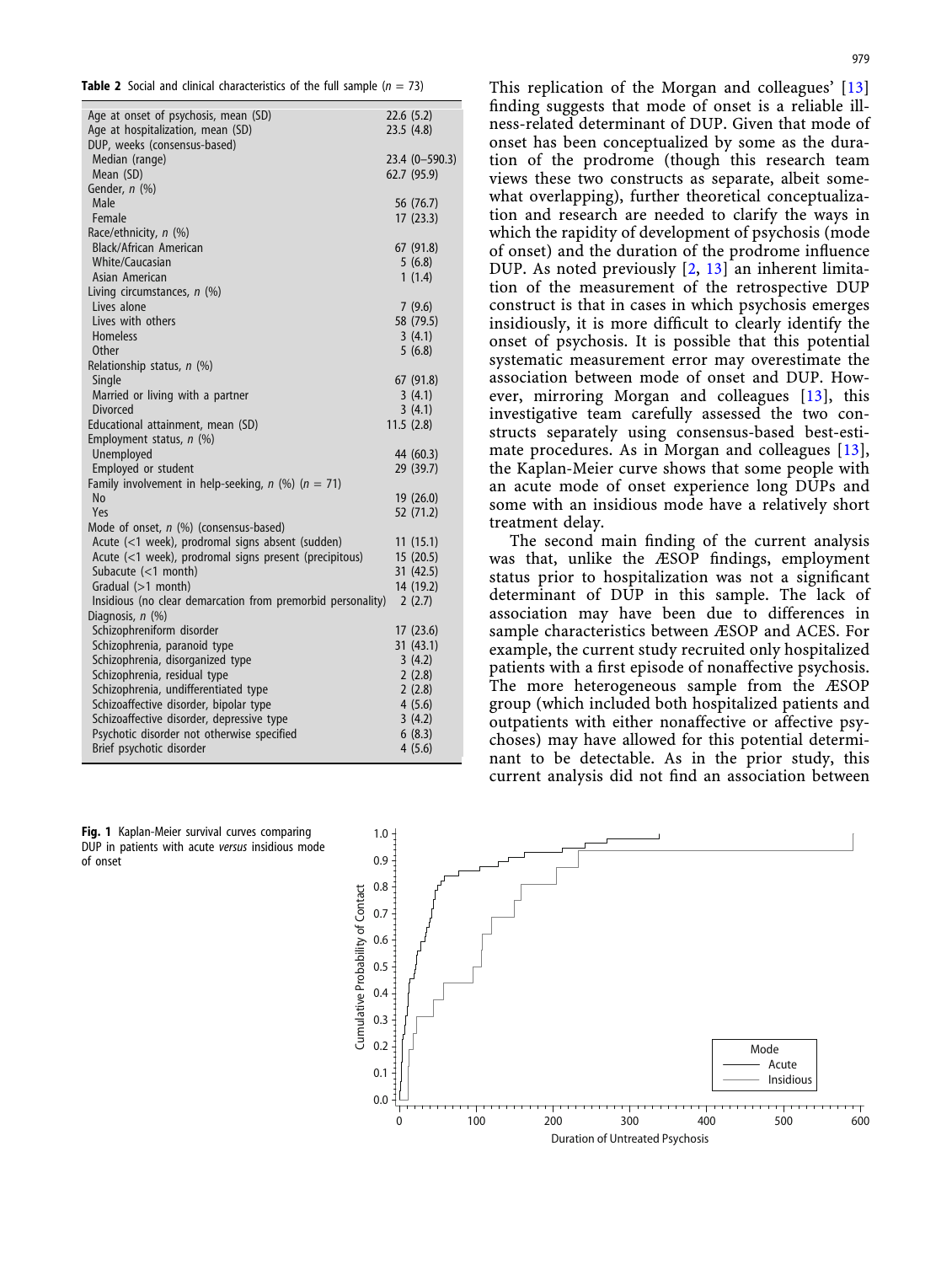<span id="page-5-0"></span>



other sociodemographic variables indicative of social isolation (e.g., living alone, being single) and DUP.

The third and perhaps most interesting key finding of this analysis is that for patients with family members who were involved in treatment initiation, the time from the onset of psychosis to initial hospitalization was on average longer (median DUP of 37 weeks) than in those without a family member involved in treatment initiation (median of 12 weeks). Morgan and colleagues [[13](#page-6-0)] found that for those whose family was involved in seeking help, the median DUP was 5 weeks compared with a median of 12 weeks for those who did not have family involved. Although further research is clearly warranted, one potential explanation for the seemingly counterintuitive finding in the present study is that patients brought to psychiatric services by family members may have been initially ''protected'' and kept within the home by the family due to socioculturally influenced beliefs about mental illnesses. Such patients may also have had a higher level of negative than positive symptomatology, which may be associated with longer DUP. On the other hand, patients who were alienated from family—not socially withdrawn and isolated within the family home—may have been more likely to be brought in by police officers or emergency medical services initiated by others (perhaps for more overt positive psychotic symptoms occurring outside of the home), thus resulting in a shorter duration of treatment delay. The fact that the present finding was opposite the ÆSOP finding may be related in part to the possibility that family involvement (and families' coping responses, such as protecting ill loved ones within the home) may differ according to the social context, especially with regard to stigma, beliefs about mental illnesses and their treatments, the cost of psychiatric care, and the nature of the health care system. These issues warrant further cross-cultural research.

Interestingly, a preliminary analysis using data from the family members of the current study revealed that total scores of the Family Strengths scale [[18\]](#page-6-0), and the accord subscale in particular, were inversely correlated with the duration of untreated illness (which includes the prodrome and DUP) and DUP [\[8](#page-6-0)]. As such, at least among those patients who were accompanied by a family member for the research assessment, better family functioning was associated with a shorter DUP. This expected negative correlation should not be interpreted as a discrepancy with the present (seemingly counterintuitive) finding given that family strengths and other continuous family functioning variables are very different from the simple dichotomization used in the present study—a family member was or was not involved in actively seeking help. Further research on family-level predictors of DUP should not be limited to a dichotomized variable indicating whether or not family was involved in help-seeking, but should include continuous measures of family cohesion, coping, and other family functioning variables.

It should be noted that for the dichotomized variable of family involvement, temporality cannot be assessed. That is, unlike mode of onset (which clearly precedes initiation of treatment for psychosis), the family's commitment to initiating psychiatric care may have either preceded DUP, or evolved after an extended DUP. Thus, for this simple family-involvement variable, causality cannot be determined. As such, it cannot be assumed that family involvement in treatment initiation is a determinant of shorter or longer DUP—it may be a consequence of DUP. Future research should attempt to tease apart the family's functioning prior to the onset of psychotic symptoms in the index patient, how evolving psychotic symptoms influenced family functioning and the family's coping resources, and how treatment-seeking deci-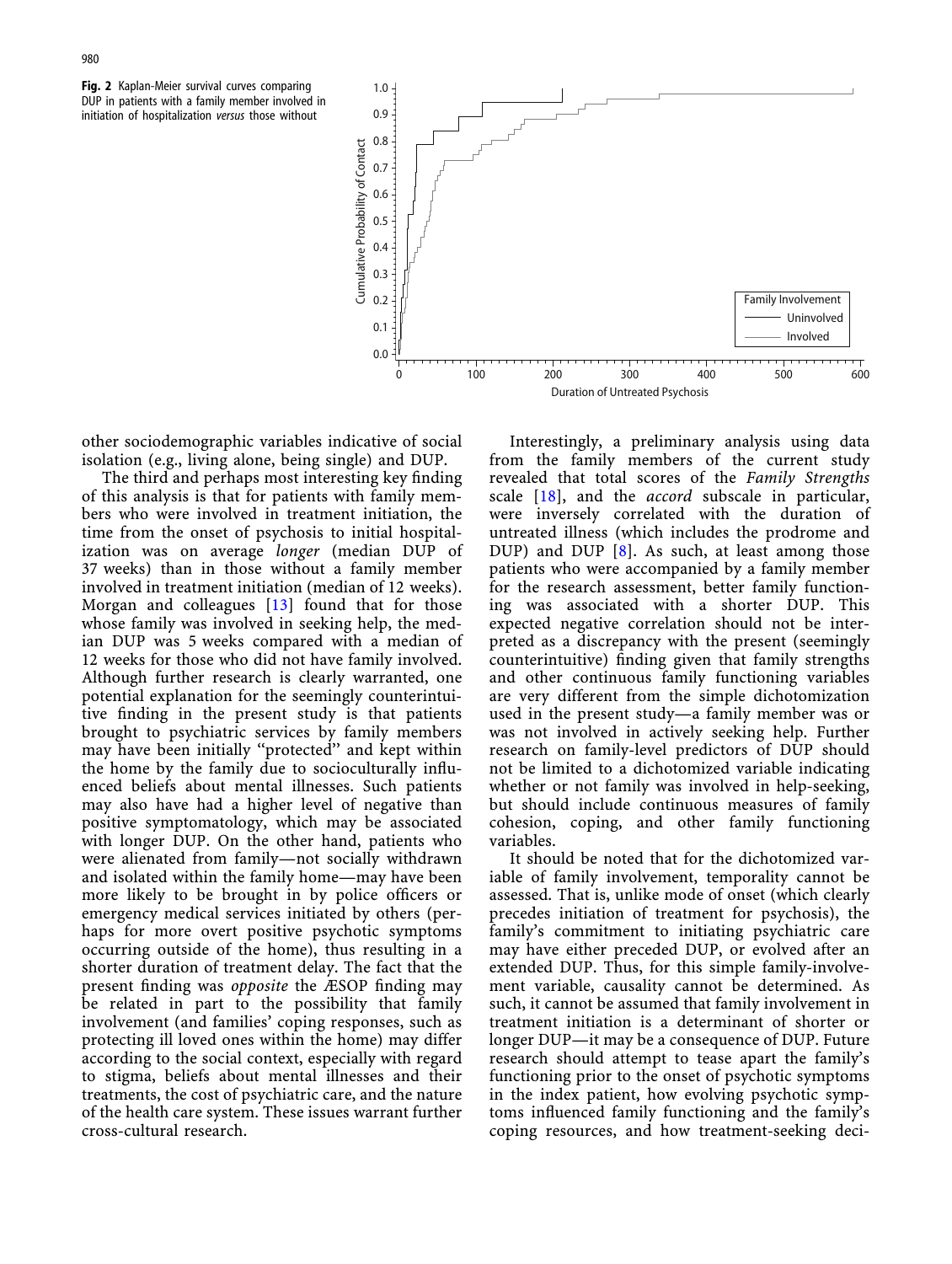<span id="page-6-0"></span>sions are influenced by coping and family functioning both prior to and after the development of psychotic symptoms.

The important differences between the ÆSOP study conducted in the UK and this ACES analysis should be recognized. First, whereas ÆSOP included inpatients or outpatients, aged 16–65 years, with first episodes of affective or nonaffective psychosis from two cities; the current sample included only hospitalized participants, aged 18–40 years, with nonaffective psychotic disorders from a single setting. Second, in part due to these more restrictive inclusion criteria, the current sample size was only 73, whereas the ÆSOP analysis included data from 495 participants. Third, DUP was defined slightly differently in the two studies—in the one from ÆSOP, DUP was considered to be the period from the onset of psychosis to first contact with statutory mental health services, whereas in ACES, DUP spanned the period of time from the onset of psychosis to first hospitalization, which was also the first initiation of adequate treatment. Consequently, the median DUP in the ÆSOP study was 9 weeks (mean = 58 weeks), and the median DUP in the current study was 23 weeks (mean  $= 63$ ). Operationalization of the onset of psychosis was also somewhat different, which is not surprising given the variability in operationalizations of onset and endpoint of DUP across research settings [2]. Aside from the differences between the ÆSOP and ACES sample, another limitation of this study is the relatively homogeneous nature of the sample (urban, socially disadvantaged, predominantly African American inpatients), which limits generalizability of the results to dissimilar populations. Nonetheless, in light of the prominent dearth of research on clinical and social determinants of DUP, especially in the US, the present study provides a foundation for further empirical investigation.

Ultimately, discovery of malleable predictors of DUP may be critical for the development of community-based efforts aimed at reducing median DUP, thereby improving outcomes for individuals with first-episode nonaffective psychosis. Obviously, a large number of potential determinants must be examined, including factors related to the illness (such as mode of onset, the presence of negative symptoms, impaired insight), characteristics of the individual (including gender, employment status, substance use), family-level variables not limited to family involvement in help-seeking (such as family cohesion and other family functioning variables), system-level factors (e.g., accessibility of services, health insurance), and societal issues (such as stigma associated with psychiatric illnesses and their treatments). As researchers continue to pursue secondary prevention orientations for schizophrenia [4], elucidation of risk factors for extended periods of treatment delays will be of great importance.

**E** Acknowledgments This research was supported by a grant from the National Institute of Mental Health (K23 MH067589). We wish to thank the ACES Project team members who participated in data collection, including Michelle Esterberg, Tandrea Carter, Erin Bergner, Lauren Franz, Tarianna Stewart, Kevin Tessner, and Hanan Trotman.

#### References

- 1. Cockrell JR, Folstein MF (1988) Mini-mental state examination (MMSE). Psychopharmacol Bull 24:689–692
- 2. Compton MT, Carter T, Bergner E, et al (2007) Defining, operationalizing, and measuring the duration of untreated psychosis (DUP): advances, limitations, and future directions. Early Interv Psychiatry 1:236–250
- 3. Compton MT, Esterberg ML, Druss BG, et al (2006) A descriptive study of pathways to care among hospitalized urban African American first-episode schizophrenia-spectrum patients. Soc Psychiatry Psychiatr Epidemiol 41:566–573
- 4. Compton MT, McGlashan TH, McGorry PD (2007) Toward prevention approaches for schizophrenia: an overview of prodromal states, the duration of untreated psychosis, and early intervention paradigms. Psychiatr Ann 37:340–348
- 5. Drake RJ, Haley CJ, Akhtar S, et al (2000) Causes and consequences of duration of untreated psychosis in schizophrenia. Br J Psychiatry 177:511–515
- 6. First MB, Spitzer RL, Gibbon M, et al (1998) Structured clinical interview for DSM-IV axis I disorders. Biometrics Research Department, New York State Psychiatric Institute, New York
- 7. Folstein MF, Folstein SE, McHugh PR, et al (2001) Mini-mental state examination: user's guide. Psychological Assessment Resources, Inc, Odessa
- 8. Goulding SM, Leiner AS, Thompson NJ, et al. (2008) Family strengths: a potential determinant of the duration of untreated psychosis among hospitalized African-American first-episode patients. Early Interv Psychiatry 2:147–153
- 9. Jablensky A, Sartorius N, Ernberg G, et al (1992) Chapter 2. Sociodemographic, clinical and diagnostic description of the study population. Psychol Med 20(Suppl):18–42
- 10. Marshall M, Lewis S, Lockwood A, et al (2005) Association between duration of untreated psychosis and outcome in cohorts of first-episode patients: a systematic review. Arch Gen Psychiatry 62:975–983
- 11. McGlashan TH (1999) Duration of untreated psychosis in firstepisode schizophrenia: marker or determinant of course? Biol Psychiatry 46:899–907
- 12. Melle I, Larsen TK, Haahr U, et al. (2004) Reducing the duration of untreated first-episode psychosis: effects on clinical presentation. Arch Gen Psychiatry 16:143–150
- 13. Morgan C, Abdul-Al R, Lappin JM, et al (2006) Clinical and social determinants of duration of untreated psychosis in the ÆSOP first-episode psychosis study. Br J Psychiatry 189:446–452
- 14. Møller P (2000) First-episode schizophrenia: do grandiosity, disorganization, and acute initial development reduce duration of untreated psychosis? An exploratory naturalistic case study. Compr Psychiatry 41:184–190
- 15. Møller P (2001) Duration of untreated psychosis: are we ignoring the mode of initial development? An extensive naturalistic case study of phenomenal continuity in first-episode schizophrenia. Psychopathol 34:8–14
- 16. Norman RMG, Malla AK (2001) Duration of untreated psychosis: a critical examination of the concept and its importance. Psychol Med 31:381–400
- 17. Norman RMG, Malla AK (2002) Course of Onset and Relapse Schedule: interview and coding instruction guide. Prevention and Early Intervention for Psychosis Program, London, Ontario, Canada
- 18. Olson D, McCubbin H, Barnes H, et al (1985) Family inventories used in a national survey of families across the family life cycle. University of Minnesota, St. Paul